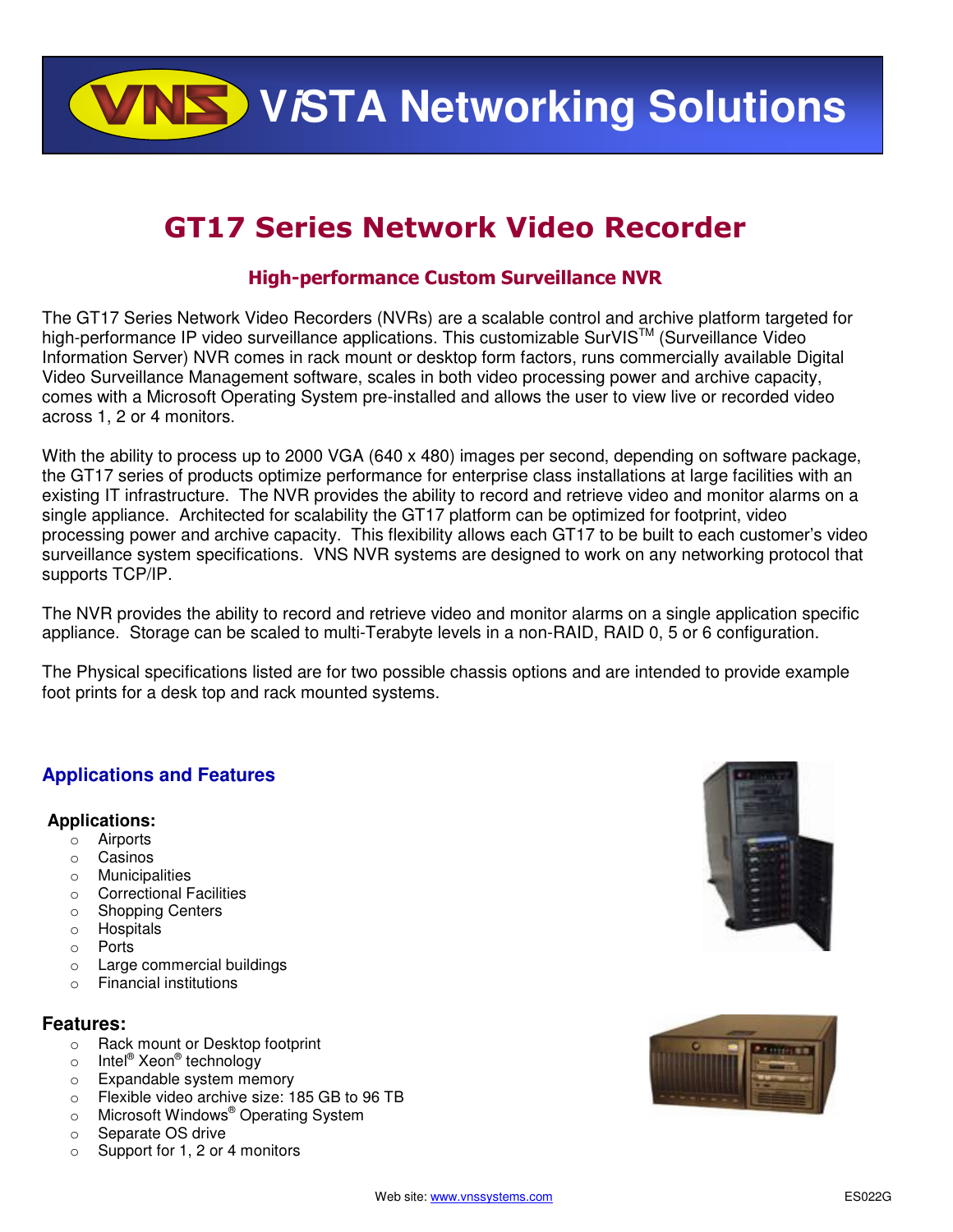## **Specifications:**

#### **SUPPLIED ACCESSORIES**

| Power Cable     | 1 USA Standard 117VAC, 3 prongs, 6ft         |
|-----------------|----------------------------------------------|
| Kevboard        | 1 Basic Keyboard PS/2, Microsoft             |
| Mouse           | 1 USB/PS2, Scroll Wheel, 3 Button, Microsoft |
| OS Restore      | 1 Microsoft OS CD.                           |
| <b>Rail Kit</b> | Rack mount systems only                      |

### **SYSTEM**

| <b>Processors</b>               | Core Dual/Quad Core, Single or Dual Intel Xeon Dual-Core/Quad-Core |
|---------------------------------|--------------------------------------------------------------------|
| Internal Memory                 | 512KB to 24GB DDR3 RAM                                             |
| <b>Operating System</b>         | Windows 7 Professional or Windows 2008 Server                      |
| <b>Operating System Storage</b> | 160GB                                                              |
| Video Archive Capacity          | Up to 8 TB (SATA II) with shown chassis                            |
| RAID Level                      | None, 0, 1, 5 or 6                                                 |
| Network Interface               | 2 Gigabit Ethernet RJ-45 (1000BaseT)                               |
| <b>Auxiliary Interfaces</b>     | 6 USB Ports, 2 Front 1.0 ports and Four rear 2.0 ports             |

#### **VIDEO**

| VGA Processing Equivalent | Up to 2000 IPS/sec*                                               |
|---------------------------|-------------------------------------------------------------------|
| Resolution                | QCIF to mega-pixel based camera spec                              |
| Display                   | 1, 2 or 4 monitor outputs available (must be specified at time of |
|                           | order)                                                            |

#### **POWER**

| Power<br>Input       | 100-240VAC, 50/60 Hz |
|----------------------|----------------------|
| Power Supply         | Internal             |
| Power<br>Consumption | 650 watts            |

#### **ENVIRONMENTAL**

| Jperatınc | $(50^{\circ}$ to $95^{\circ}$<br>90%<br>0 <sup>2</sup><br>8%<br>(non-condensing)<br>うどる<br>، to<br>·⊢\<br>τo<br>ູບ              |
|-----------|---------------------------------------------------------------------------------------------------------------------------------|
| Storage   | 70°<br>100<br>158º<br>$\cdot$ -40 $^{\circ}$ $^{\circ}$<br>95%<br>່ 5 to ປ<br>(non-condensing)<br>to<br>4.1<br>to<br>-4∪<br>. . |

#### **PHYSICAL**

| Construction        | Steel cabinet                                   |
|---------------------|-------------------------------------------------|
| Cooling             | 4x 5000 RPM Hot-Swappable Cooling Fans          |
|                     | 2x 5000 RPM Hot-Swappable Rear Exhaust Fan      |
| <b>Dimensions</b>   | (WxHxD) 7 x 17.2 x 25.5in. (178 x 437 x 648 mm) |
| Unit Weight (gross) | Approximately 65 lbs (29.5 kg.)                 |

#### **OPTIONS**

| <b>Drives</b> | SATA<br>DVD<br>R/W<br>densitv<br>Hoppy  |
|---------------|-----------------------------------------|
| Interfaces    | Firewire add-in                         |
| Encoder       | encoder add-in<br>to 4<br>port<br>video |

\*VGA/sec processing dependent on video surveillance management software package Specifications subject to change without notice Storage capacities are shown before formatting and overhead losses Intel, Core2 and Xeon are registered trade marks of Intel Corporation

Windows is a registered trade mark of Microsoft Corporation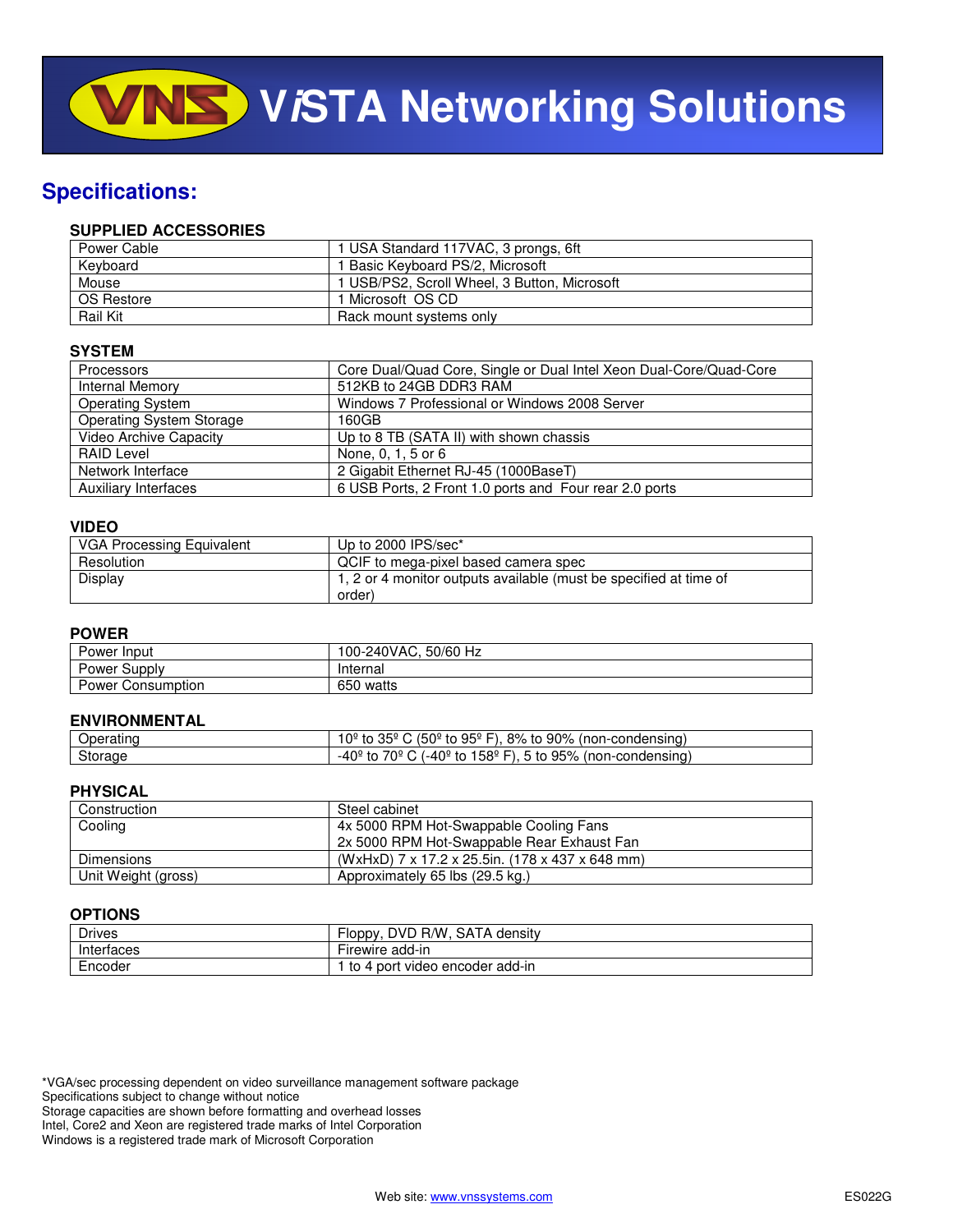**WISTA Networking Solutions** 

## **Configuration Examples:**

#### **GT17N26R13A00C**

- o 4U Rack Mount Chassis with 16 SATA Bays and 760 W Redundant Power Supply
- o Intel 2.66 GHz Xeon Quad Core Processors w/1333 MHz FSB
- o 4GB System Memory
- o Two (2) 10/100/1000 Mbps LAN Ports
- o Onboard Graphics
- o Microsoft Windows 2008 Server Standard Edition
- o Serial ATA Hardware RAID Controller with Battery Back Up
- o Thirteen (13) 1000 GB SATA II Hard Drives Configured in One RAID 5 Array
- $O$  DVD+/- 20X RW
- $\circ$  Two (2) 80 GB SATA Hard Drives Configured as a RAID 1 Array for OS and Applications

#### **GT17K23R06A00B**

- $\circ$  4U Tower/Rack Mount Chassis with 8 SATA Bays and 760W Redundant Power Supply
- o Intel 2.33GHz Core 2 Quad Core Processor w/1333 MHz FSB
- o 2GB System Memory
- o Two (2) 10/100/1000 Mbps LAN Ports
- o Onboard Graphics
- o Microsoft Windows 2003 Server Standard Edition
- o Serial ATA Hardware RAID Controller with Battery Back Up
- $\circ$  Eight (8) 750 GB SATA II Hard Drives Configured in a Single RAID 5 Array
- o DVD+/- 20X RW
- o Floppy Disk Drive
- o Separate OS Drive

#### **GT17L23R12A00B**

- $\circ$  4U Rack Mount Chassis with 16 SATA Bays and 950 W Redundant Power Supply
- o Two (2) Intel 2.33GHz Core 2 Quad Core Processors w/1333 MHz FSB
- o 2GB System Memory
- o Two (2) 10/100/1000 Mbps LAN Ports
- o Onboard Graphics
- o Microsoft Windows 2003 Server Standard Edition
- o Serial ATA Hardware RAID Controller with Battery Back Up
- o Sixteen (16) 750 GB SATA II Hard Drives Configured in a Two RAID 5 Arrays
- $\circ$  DVD+/- 20X RW
- o Floppy Disk Drive
- o Separate OS Drive

#### o **GT17L23R10C00B Configuration**

- o 3U Rack Mount Chassis with 12 SATA Bays and 950 W Redundant Power Supply
- o Two (2) Intel 2.33 GHz Quad-Core Processors w/1333 MHz FSB
- $\circ$  Two (2) 10/100/1000 Mbps LAN Ports
- o Onboard Graphics
- o Microsoft Windows 2003 Server Standard Edition
- o Serial ATA Hardware RAID Controller with Battery Back Up
- o Ten (10) 1000 GB SATA II Hard Drives Configured in a Single RAID 5 Array
- o DVD+/- 20X RW
- o Floppy Disk Drive
- o Separate OS Drive
- o Mounting Rails
- o Keyboard
- o Mouse